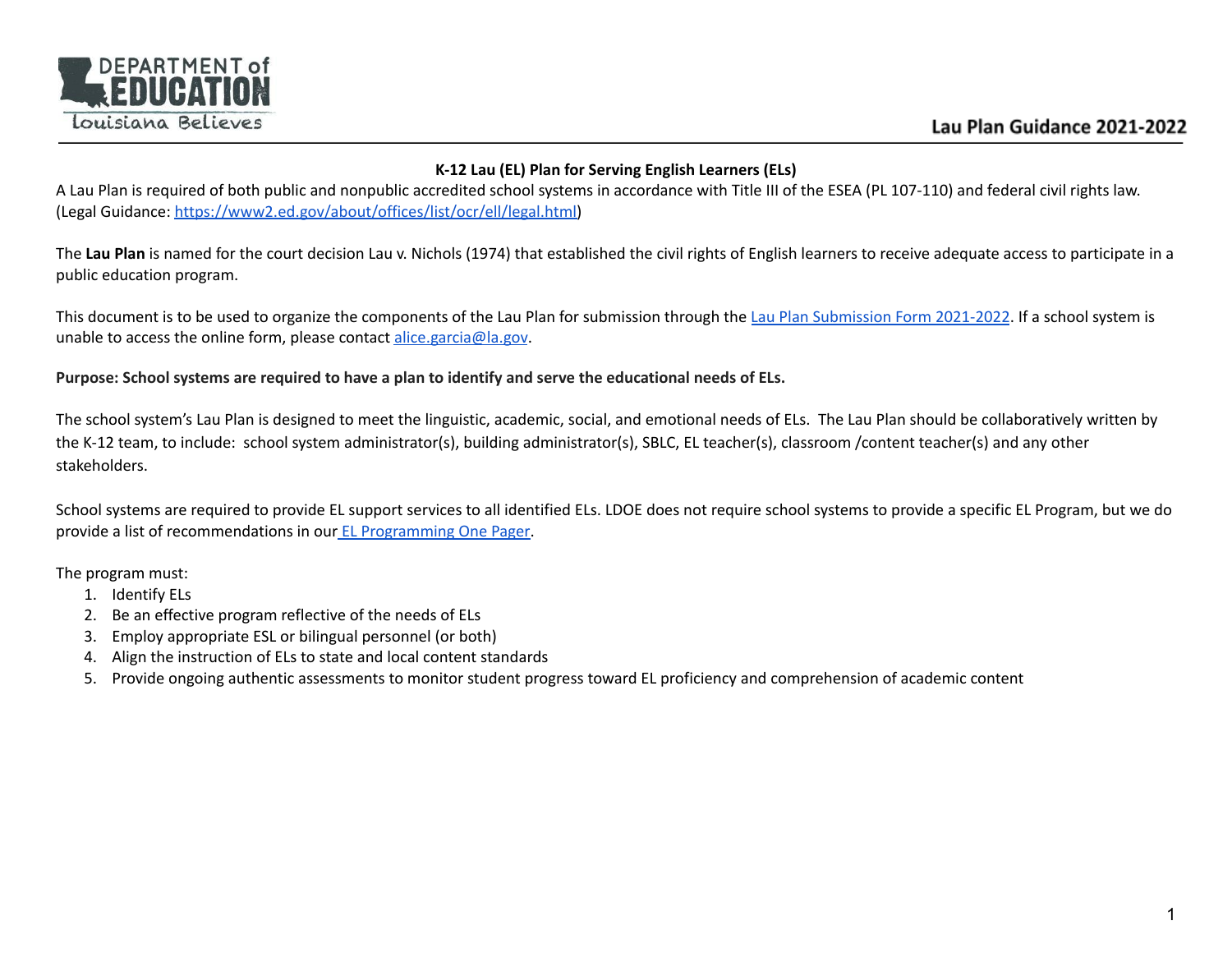

#### **The Lau Plan is composed of four (4) parts:**

**Part I: Goals for EL Programming**-This section gives school systems an opportunity to establish specific goals for their EL Programming and to determine how they will be measured.

**Part II: Implementation Table**-Lists out the specific components of the school system's EL programming

**Part III: Additional Information Related to EL Programming and Support**-Includes additional questions to explain how EL programming will support ELD.

**Part IV: Title III (Part A) Immigrant**-If a school system is receiving Title III Part A funding, they must describe how they are using that money to support Immigrant students.

School systems with Two-Way Immersion programs will receive an additional form to complete.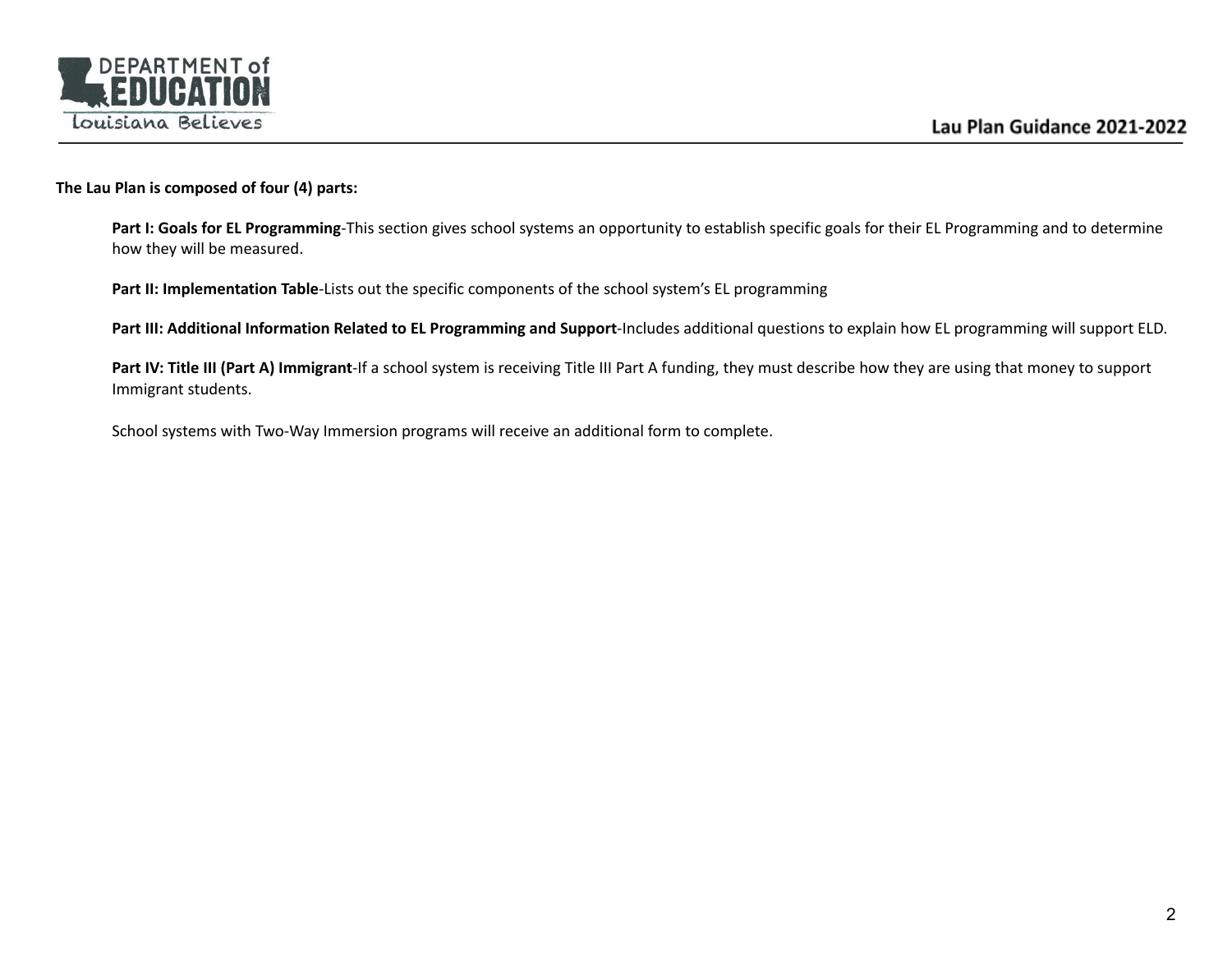

# **Part I: Goals for EL Programming**

|                                                   | <b>Description</b> | How it will be measured |
|---------------------------------------------------|--------------------|-------------------------|
| Goal(s) for EL Programming in your school system  |                    |                         |
|                                                   |                    |                         |
|                                                   |                    |                         |
|                                                   |                    |                         |
| Goal(s) for English Language Proficiency          |                    |                         |
|                                                   |                    |                         |
|                                                   |                    |                         |
|                                                   |                    |                         |
| Goal(s) for EL achievement on content assessments |                    |                         |
|                                                   |                    |                         |
|                                                   |                    |                         |
|                                                   |                    |                         |
|                                                   |                    |                         |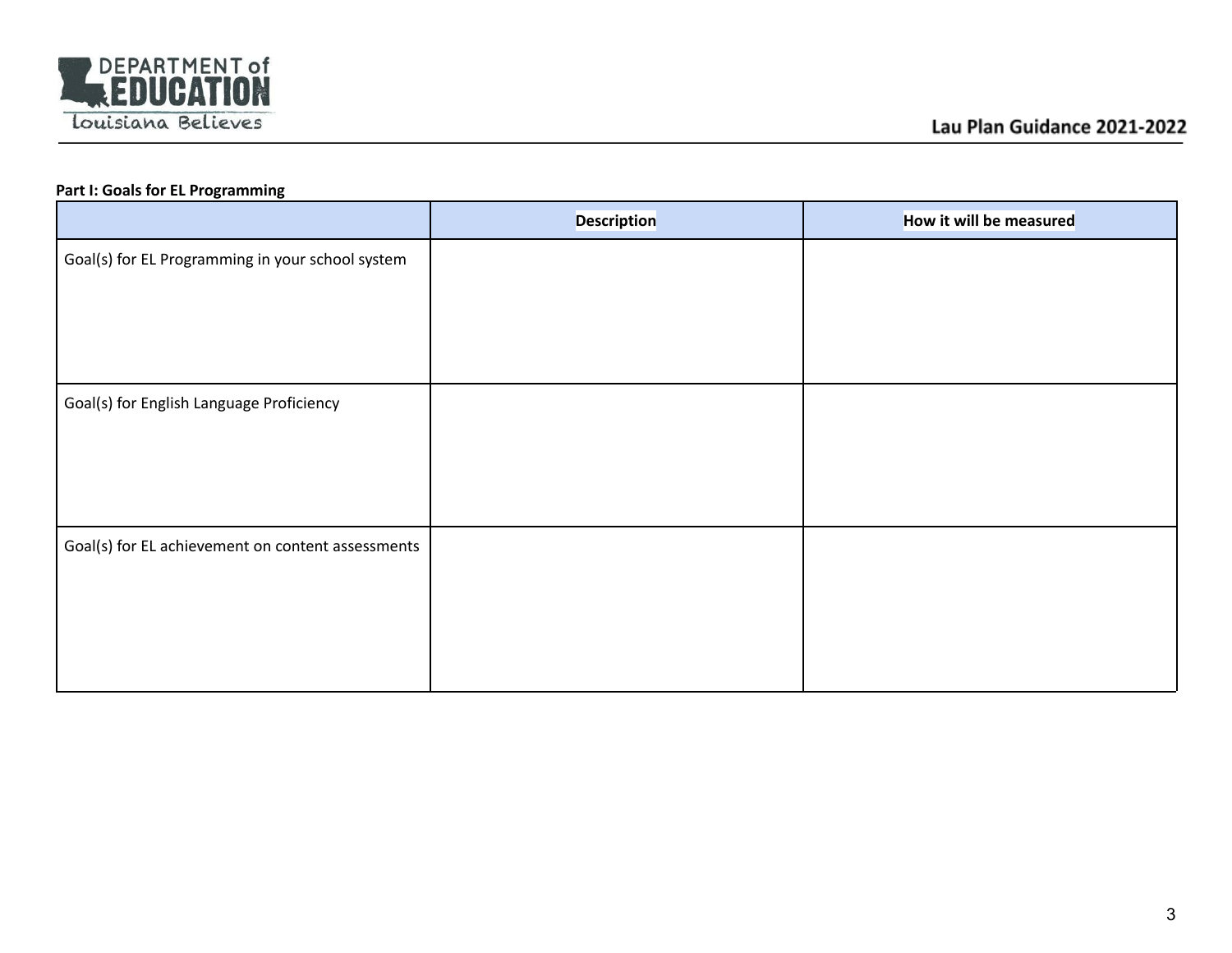

#### **Part II: Implementation Table**

**School systems should link or attach supporting evidence of any element that is not state provided.**

**Requirement-**A required element of the Lau Plan.

**Description-**Details what needs to be provided to meet the requirement.

**State Provisions-**In many cases, the state education agency (LDOE) has provided some or all of the elements through guidance, policy or a combination of both. This will guide school systems in identifying what additional pieces they need to provide.

**School System-**List out what additional or specific steps the school system is taking to fulfil the requirement.

**Notes-**Add any explanation or information to identify attached evidence.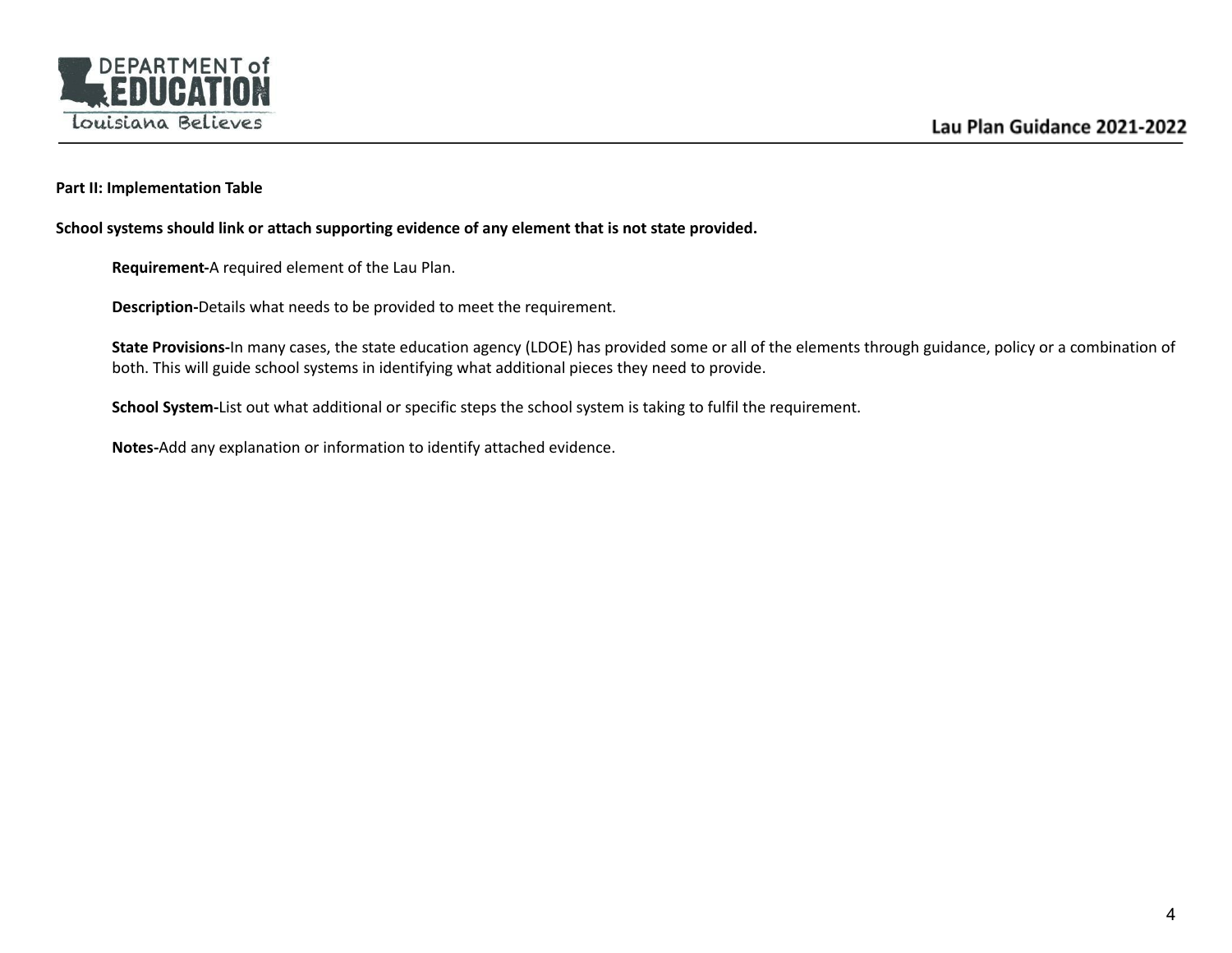

| Requirement               | <b>Description</b>                                                               | <b>State Provision</b>                                                                                                                                                                                                       | <b>School System</b>                                                                                                                                                                                                                                                                                                                                                                                                               | Notes/Documentation |
|---------------------------|----------------------------------------------------------------------------------|------------------------------------------------------------------------------------------------------------------------------------------------------------------------------------------------------------------------------|------------------------------------------------------------------------------------------------------------------------------------------------------------------------------------------------------------------------------------------------------------------------------------------------------------------------------------------------------------------------------------------------------------------------------------|---------------------|
| <b>Identify ELs</b><br>1. | The procedures and<br>documents that your school<br>system uses to identify ELs. | Use a Home Language Survey<br>to identify potential ELs.<br>1b. Use a family interview to<br>gather additional information<br>about home language use.<br>Screen potential ELs with<br>ELPS within 30 days of<br>enrollment. | 1a. HLS:<br>❏<br>We use only the HLS<br>posted to LDOE<br>website<br>We use our<br>$\Box$<br>own/another HLS.<br>(Include copy of HLS<br>and all translations.)<br>We don't use a HLS.<br>❏<br>Explain in Notes.<br>1c. Screener:<br>$\Box$ We use ELPS to<br>screen potential ELs.<br>$\Box$ We use another EL<br>assessment to screen<br>potential ELs.<br>(Include copy of<br>screener)<br>We don't use an EL<br>❏<br>screener. |                     |
|                           | Annual parent notification of<br>new or continuing EL<br>placement               | Notify parents within 2 weeks<br>of identification of their<br>child's EL status.                                                                                                                                            | 1d. Parent Notification:<br>$\Box$ We use the parent<br>notification letters<br>posted to LDOE<br>website.<br>❏<br>We use our own<br>parent notification                                                                                                                                                                                                                                                                           |                     |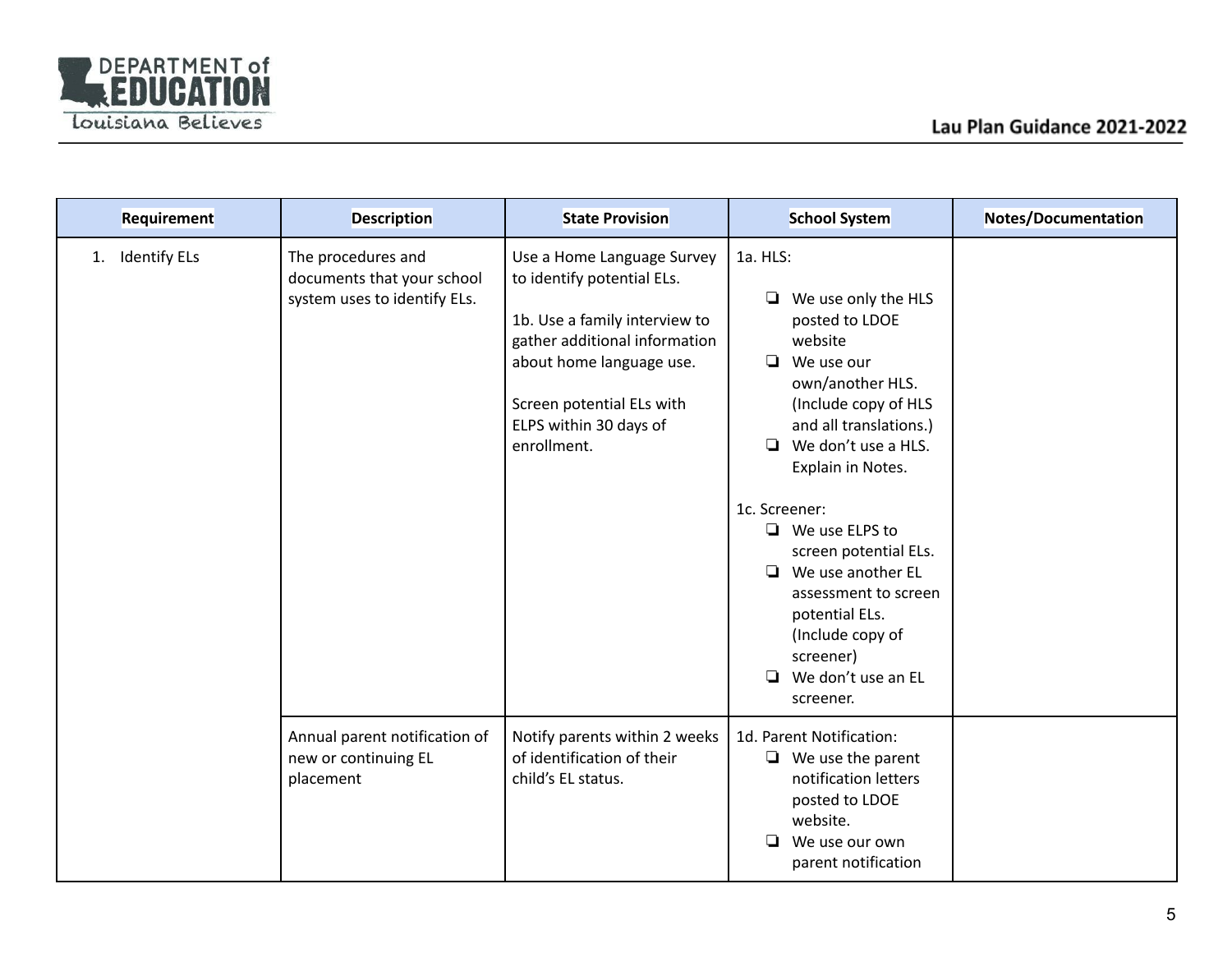

|                                                                 |                                                                         |                                                                                                            | letters. (Include copy<br>of letter and<br>translations)<br>We do not notify<br>❏<br>parents annually.                                                                                                                                                                                                                                                                                                                                                                                                                 |  |
|-----------------------------------------------------------------|-------------------------------------------------------------------------|------------------------------------------------------------------------------------------------------------|------------------------------------------------------------------------------------------------------------------------------------------------------------------------------------------------------------------------------------------------------------------------------------------------------------------------------------------------------------------------------------------------------------------------------------------------------------------------------------------------------------------------|--|
| <b>Resources</b> Home Language Survey                           | <b>Family Interview Questions</b>                                       | <b>EL Identification Flowchart</b>                                                                         | <b>ELPS Assessment Guidance</b><br><b>Parent Notification Letter</b>                                                                                                                                                                                                                                                                                                                                                                                                                                                   |  |
| 2. Be an effective<br>program reflective of<br>the needs of ELs | Type and description of EL<br>programs offered at your<br>school system | School systems may choose<br>their own EL program<br>model(s) as long as it is based<br>in sound research. | 2a. Select which EL<br>Program(s) your school<br>system uses and give details<br>in Notes.<br><b>Content Based ESL</b><br>❏<br>Sheltered English<br>❏<br>Instruction<br><b>ESL Program</b><br>$\Box$<br>Newcomer Program<br>❏<br><b>Structured English</b><br>❏<br><b>Immersion Program</b><br>❏<br>Dual<br>Language/Two-Way<br>Immersion*<br><b>Transitional Bilingual</b><br>❏<br>Program<br>Other (Please<br>describe in notes and<br>attach supporting<br>documentation)<br>We have no specific<br>❏<br>EL program |  |
|                                                                 | Type of direct English<br>language development (ELD)                    | Direct ELD should be offered<br>to ELs who demonstrate                                                     | 2b. Select which ELD program<br>your school system uses and                                                                                                                                                                                                                                                                                                                                                                                                                                                            |  |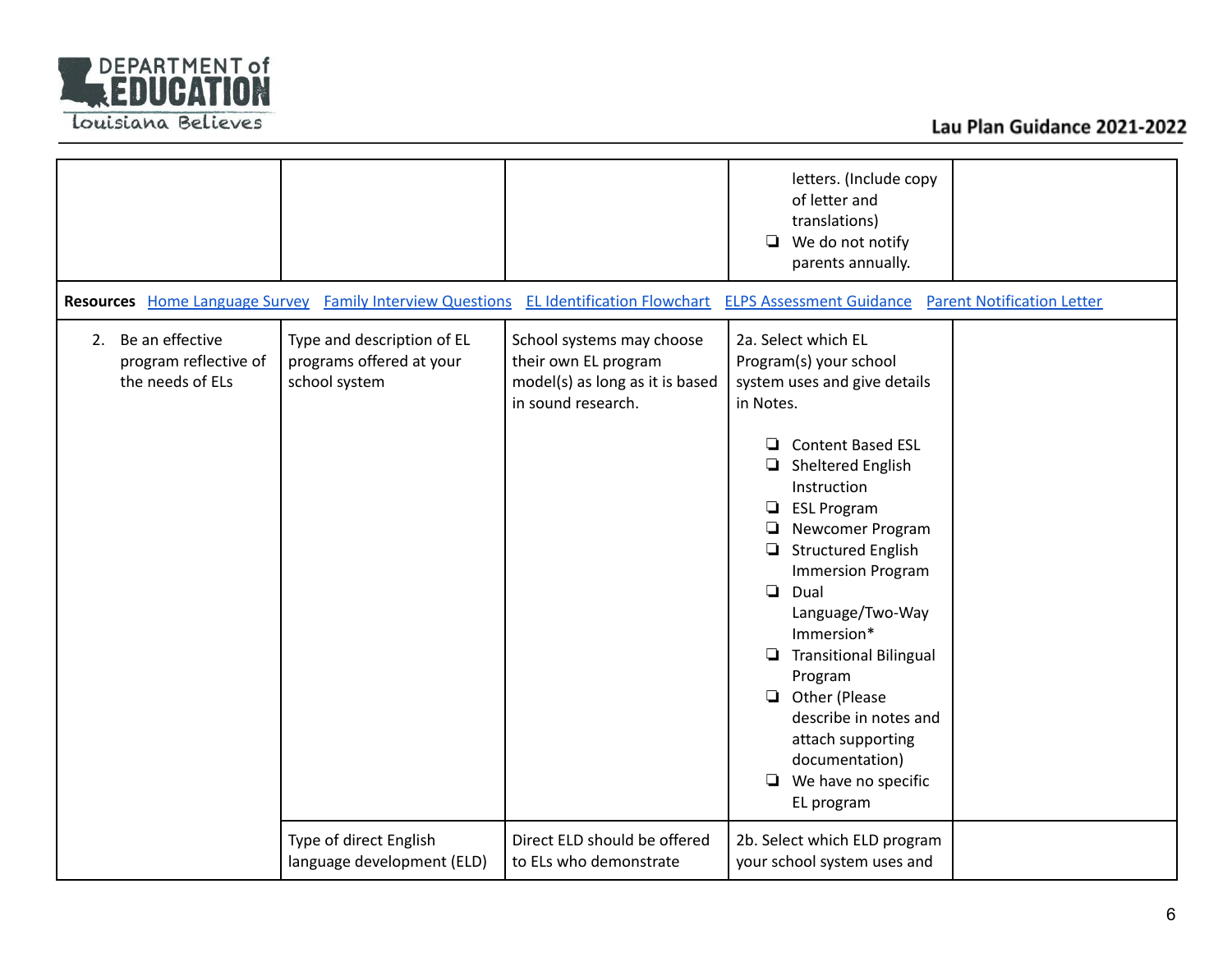

# Lau Plan Guidance 2021-2022

|                                                                                                                                                                           | services offered (if any)<br>Frequency of services<br>$\bullet$<br>Who provides ELD                 | lower levels of proficiency,                                                                                                                                                                  | give details in Notes and as<br>follows.<br>Sheltered English<br>Instruction<br><b>ESL Program</b><br>▫<br>Newcomer Program<br>▫<br>We do not offer ELD<br>Frequency: _______<br>Staff:                                                                                                                                                   |
|---------------------------------------------------------------------------------------------------------------------------------------------------------------------------|-----------------------------------------------------------------------------------------------------|-----------------------------------------------------------------------------------------------------------------------------------------------------------------------------------------------|-------------------------------------------------------------------------------------------------------------------------------------------------------------------------------------------------------------------------------------------------------------------------------------------------------------------------------------------|
|                                                                                                                                                                           | Description of procedure for<br>communicating with parents<br>who have opted out of EL<br>services. | Parents of ELs may choose to<br>opt out of EL services.<br>However, this only opts them<br>out of direct ELD. ELs should<br>still be accommodated and<br>supported in all content<br>classes. | 2c. Parent Notification:<br>$\Box$ We use the parent<br>notification letters<br>posted to LDOE<br>website.<br>We use our own<br>letters. (Include copy<br>of letter and<br>translations.)<br>We follow-up with<br>parents through<br>phone calls, emails,<br>or meetings. (Include<br>documentation)<br>Other (Describe in<br>□<br>Notes) |
| Resources: EL Programming One-pager EL Program Handbook<br>*School systems with a Two-Way Immersion program will be sent an additional form to fill out for that program. |                                                                                                     |                                                                                                                                                                                               |                                                                                                                                                                                                                                                                                                                                           |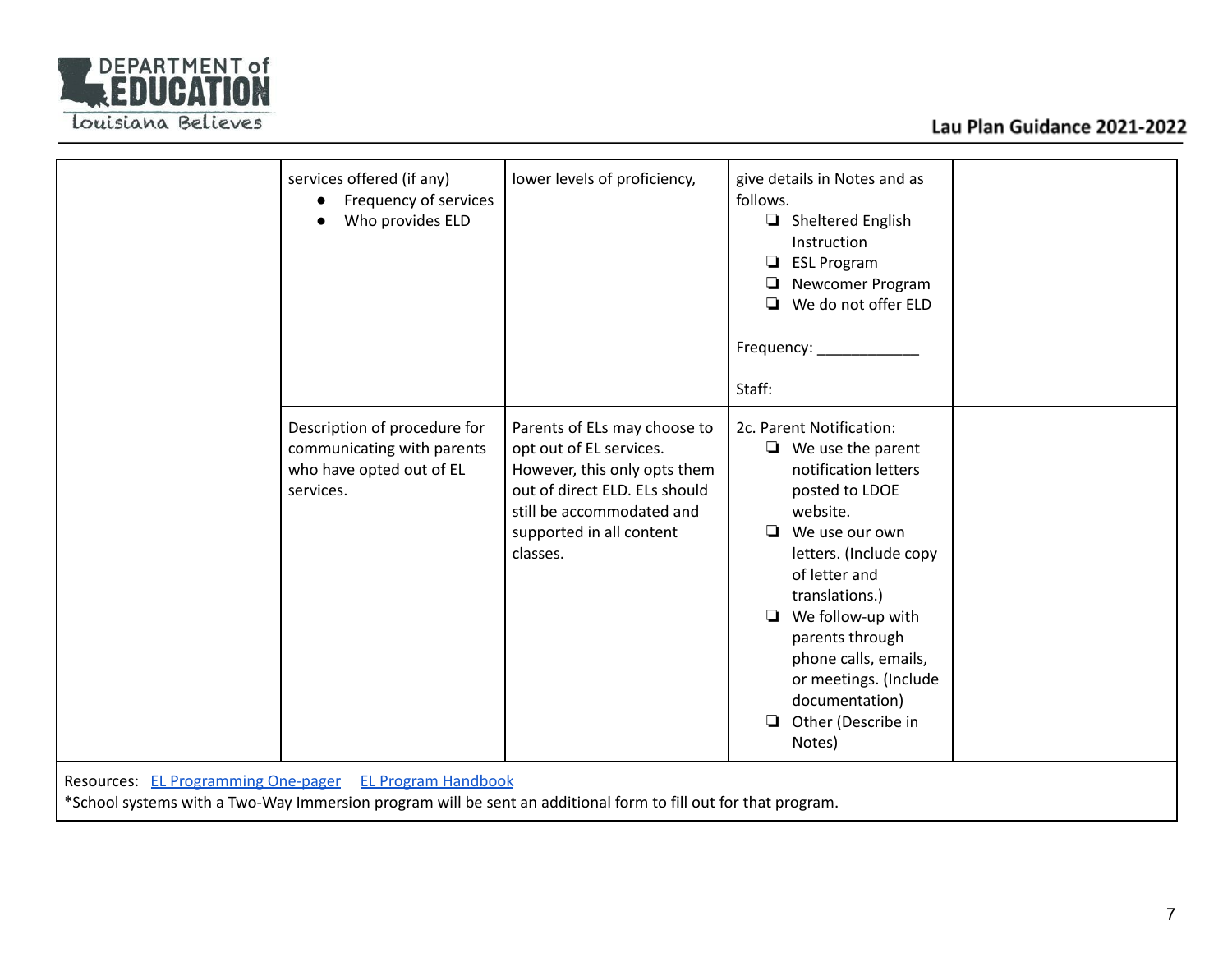

# Lau Plan Guidance 2021-2022

| Employ appropriate<br>3.<br><b>ESL or bilingual</b><br>personnel (or both)    | List staff and faculty who<br>provide EL services and their<br>appropriate certifications and<br>add-on certifications. | School systems are<br>encouraged to have all<br>teachers who work with ELs<br>receive their ESL add-on. | 3a. Faculty and Staff<br>$\Box$ Attached is a list of all<br>staff and faculty<br>assigned to provide<br>EL services.<br>Indicate their licensure areas<br>and any add-on certifications.<br>$\Box$ We have only<br>paraeducators<br>providing EL services.<br>$\Box$ We have no<br>dedicated staff or<br>faculty to provide EL<br>services. |  |
|-------------------------------------------------------------------------------|-------------------------------------------------------------------------------------------------------------------------|---------------------------------------------------------------------------------------------------------|----------------------------------------------------------------------------------------------------------------------------------------------------------------------------------------------------------------------------------------------------------------------------------------------------------------------------------------------|--|
|                                                                               | Indicate if staff and faculty<br>are providing bilingual or first<br>language support                                   | Some EL programs do require<br>bilingual staff/faculty.                                                 | Are any staff/faculty<br>members providing bilingual<br>support to ELs:<br>Yes<br>❏<br>$\Box$<br><b>No</b><br>If so, how many?<br>In what languages?                                                                                                                                                                                         |  |
| Resources: ESL Add-on Certification Check-List                                |                                                                                                                         |                                                                                                         |                                                                                                                                                                                                                                                                                                                                              |  |
| 4. Align the instruction<br>of ELs to state and<br>local content<br>standards | Describe how ELs have<br>access to Louisiana Student<br>Standards and EL Connectors,<br>and all general curriculum.     | Schools may select the Tier 1<br>curriculum and other content<br>area materials.                        | 4a. ELs are provided access to<br>all content areas through:<br>$\Box$ Building content<br>teacher capacity for<br>EL support                                                                                                                                                                                                                |  |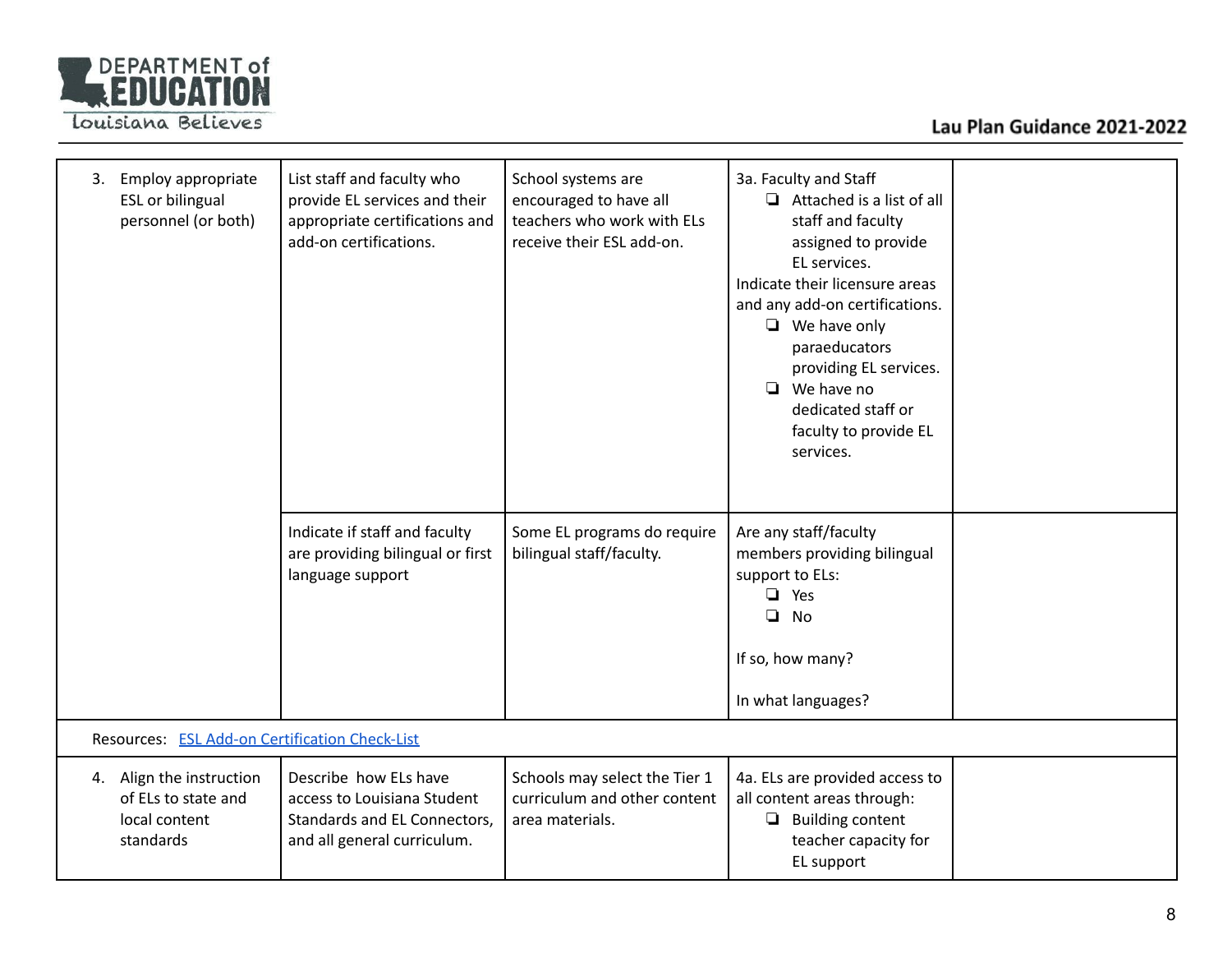

|                                                                                                                                                          |                                                                                                          |                                                                                                                                                                                        | EL specialist push-in<br>❏<br>Differentiated<br>instruction<br>Small groups<br>❏<br>Other (Describe in<br>Notes.)                                                                                 |  |
|----------------------------------------------------------------------------------------------------------------------------------------------------------|----------------------------------------------------------------------------------------------------------|----------------------------------------------------------------------------------------------------------------------------------------------------------------------------------------|---------------------------------------------------------------------------------------------------------------------------------------------------------------------------------------------------|--|
|                                                                                                                                                          | Describe any supplemental<br>resources used for English<br>language development (ELD).                   | Some EL programming may<br>require its own curriculum.                                                                                                                                 | 4b. Supplemental curriculum<br>or materials for ELD (In<br>Notes, describe selection<br>process and use).                                                                                         |  |
|                                                                                                                                                          | Resources: LA Connectors for ELs-One Pager ELA -Connectors for ELs Crosswalk                             |                                                                                                                                                                                        | <b>Instructional Materials Review Guidance</b>                                                                                                                                                    |  |
| Provide ongoing<br>5.<br>authentic<br>assessments to<br>monitor student<br>progress toward EL<br>proficiency and<br>comprehension of<br>academic content | Describe the annual<br>assessment training offered<br>in your school system.                             | Administer the English<br>Language Proficiency Test<br>(ELPT) annually to all<br>identified ELs to assess<br>English proficiency in a<br>standardized way.<br>Administer all statewide | 5a. Assessment Training:<br>$\Box$ ELPT TA Training<br><b>ELPS TA Training</b><br>LEAP 2025 Training<br>❏<br>Other (Describe in<br>❏<br>notes)<br>We provide no<br>$\Box$<br>assessment training. |  |
|                                                                                                                                                          | Describe any training and/or<br>dedicated time to interpret<br>and evaluate results from<br>assessments. | assessments to identified ELs<br>with applicable and approved<br>accommodations.                                                                                                       | 5b. We provide<br>training/dedicated time to<br>interpret and evaluate results<br>from assessments.                                                                                               |  |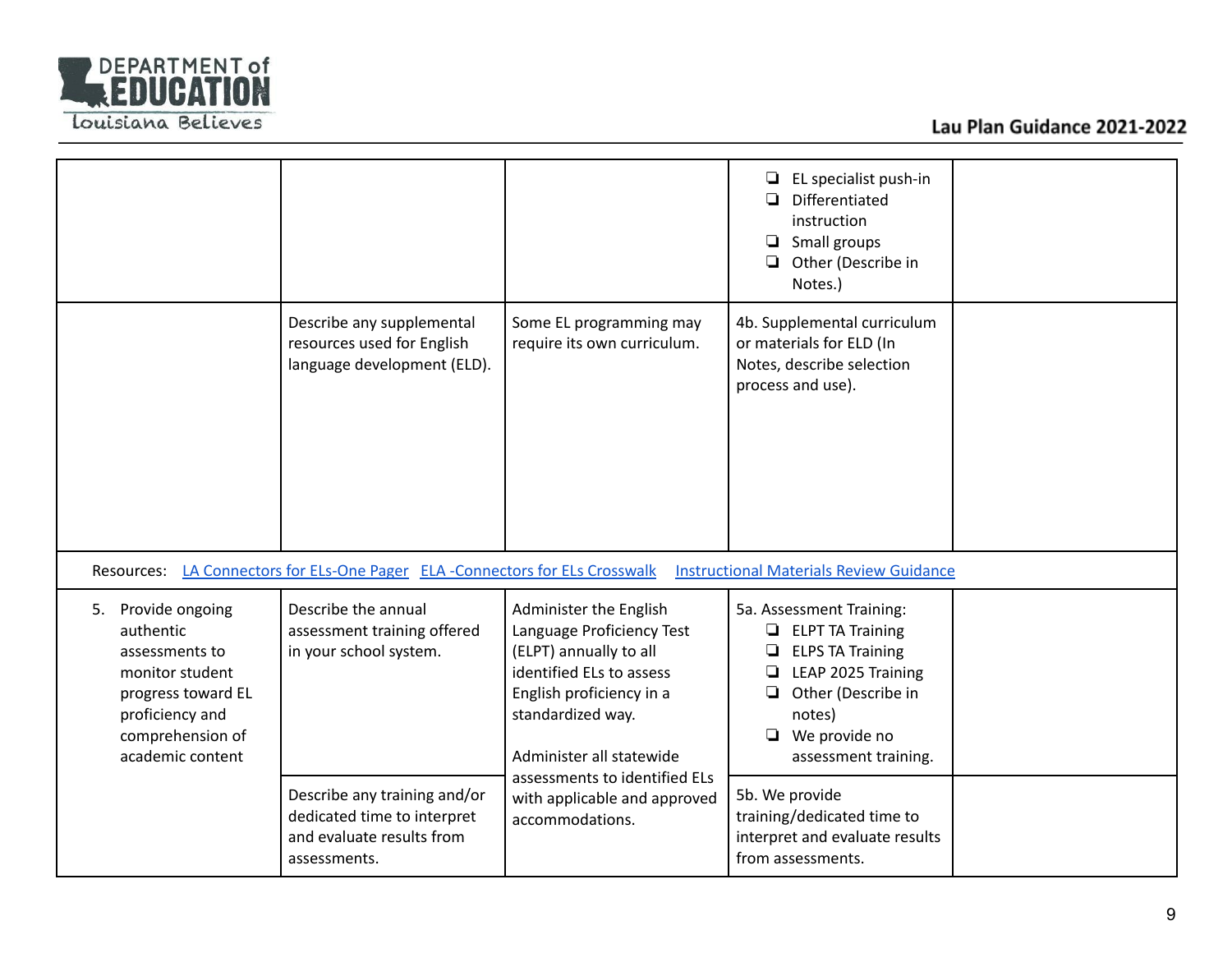

|                                                                                                                                                   | Yes (Describe how<br>$\Box$<br>often and who<br>facilitates in Notes)<br>$\Box$<br>No                                                                                                                                                                                                                                                            |  |
|---------------------------------------------------------------------------------------------------------------------------------------------------|--------------------------------------------------------------------------------------------------------------------------------------------------------------------------------------------------------------------------------------------------------------------------------------------------------------------------------------------------|--|
| Describe how data is used to<br>guide instruction and<br>planning for ELs.                                                                        | 5c. We use data to guide<br>instruction and planning for<br>ELs.<br>$\Box$ Yes (Describe how<br>often and who<br>facilitates in Notes)<br>$\Box$<br>No                                                                                                                                                                                           |  |
| List exit procedures.                                                                                                                             | 5d. Exit procedures:<br>$\Box$ Student scores<br>proficient on ELPT<br>Parent is notified of<br>$\Box$<br>exiting with LDOE's<br>notification letter<br>Parent is notified of<br>$\Box$<br>exiting through other<br>means (Describe in<br>Notes)<br>ELs are exited based<br>$\Box$<br>on teacher<br>suggestion.<br>ELs are not exited.<br>$\Box$ |  |
| <b>EL Accommodation Checklist</b><br><b>EL Reclassification Letter</b><br><b>ELPT Assessment Guide</b><br><b>Assessment Library</b><br>Resources: |                                                                                                                                                                                                                                                                                                                                                  |  |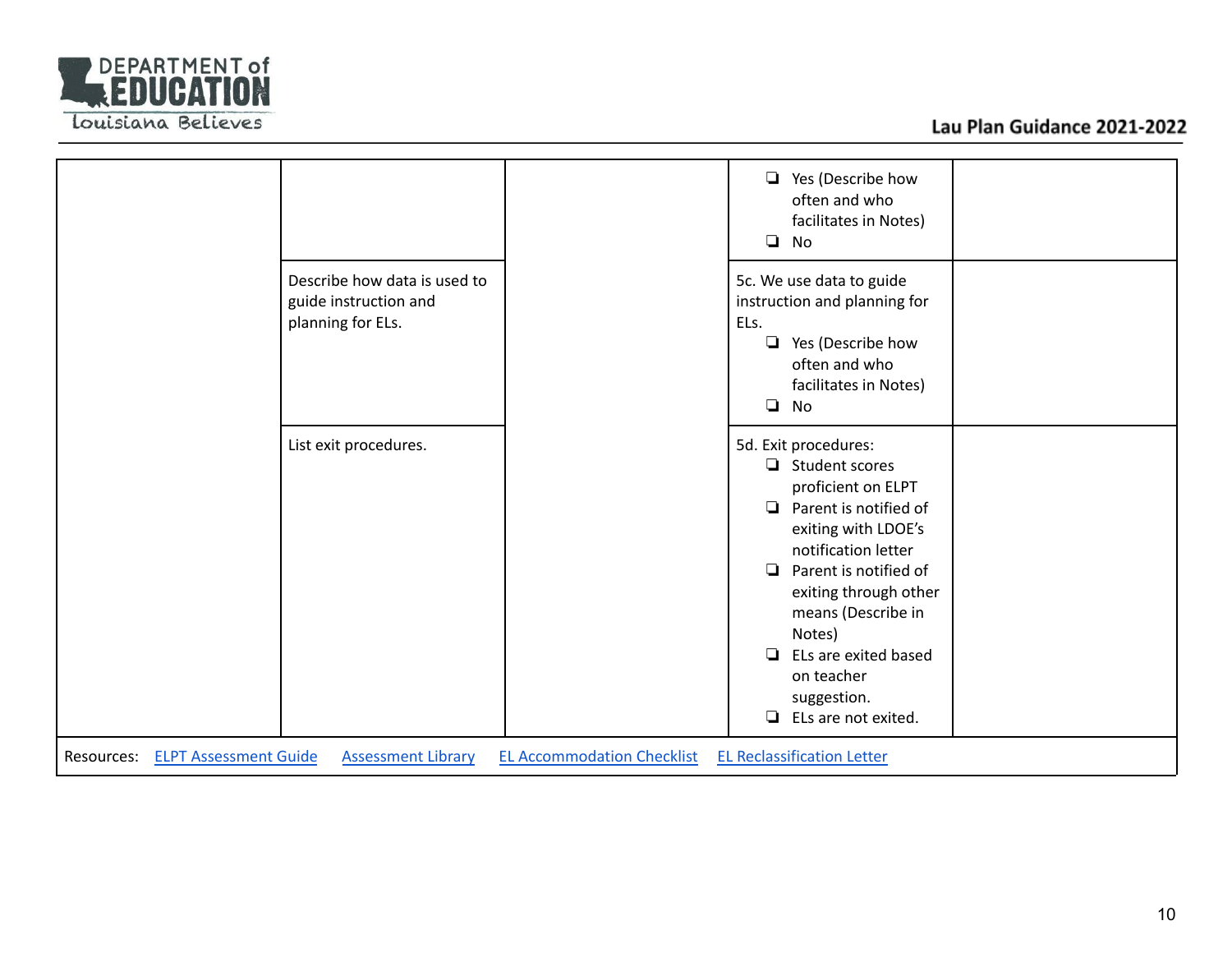

### **Part III: Additional Information Related to EL Programming and Support**

**Provide a description and attach documents or documentation.**

- 1. What professional development (PD) is your school system providing for teachers and staff who support or deliver instruction to ELs?
- 2. How are former ELs monitored after they are reclassified as fully English proficient?
- 3. How is your school system monitoring the effectiveness of the EL program(s)?
- 4. How are ELs identified for special education, gifted and talented, or related services?

- 5. How are ELs given access to extracurricular or co-curricular activities?
- 6. What tools is the school system using to monitor ELs' progress in their content areas and with English language development?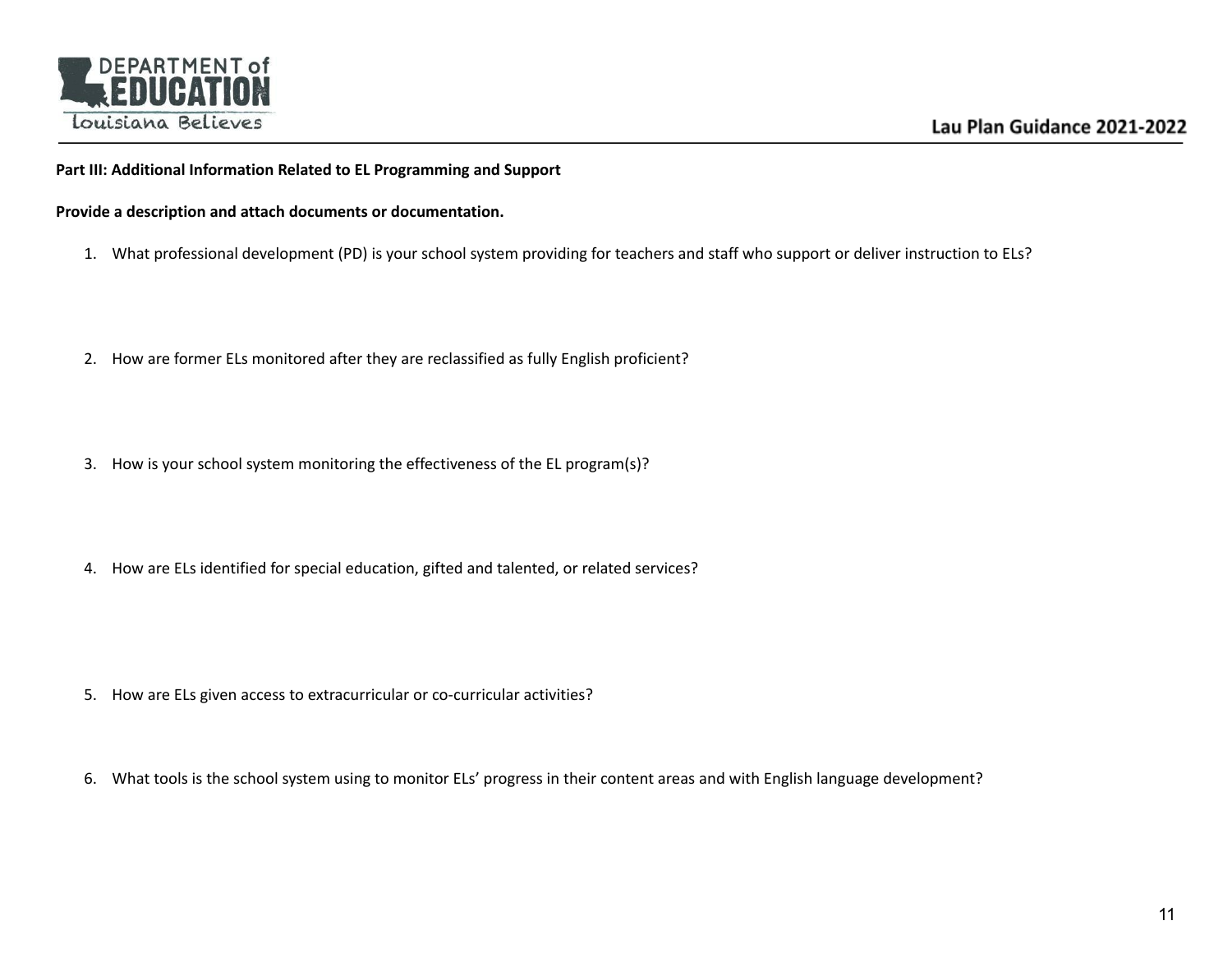

7. In the event that ELs are receiving instruction through distance learning, explain how the following will be addressed:

|                | <b>EL Classroom Supports</b> | <b>Direct ELD Instruction</b> |
|----------------|------------------------------|-------------------------------|
| <b>Hybrid</b>  |                              |                               |
|                |                              |                               |
|                |                              |                               |
|                |                              |                               |
|                |                              |                               |
|                |                              |                               |
| <b>Virtual</b> |                              |                               |
|                |                              |                               |
|                |                              |                               |
|                |                              |                               |
|                |                              |                               |
|                |                              |                               |